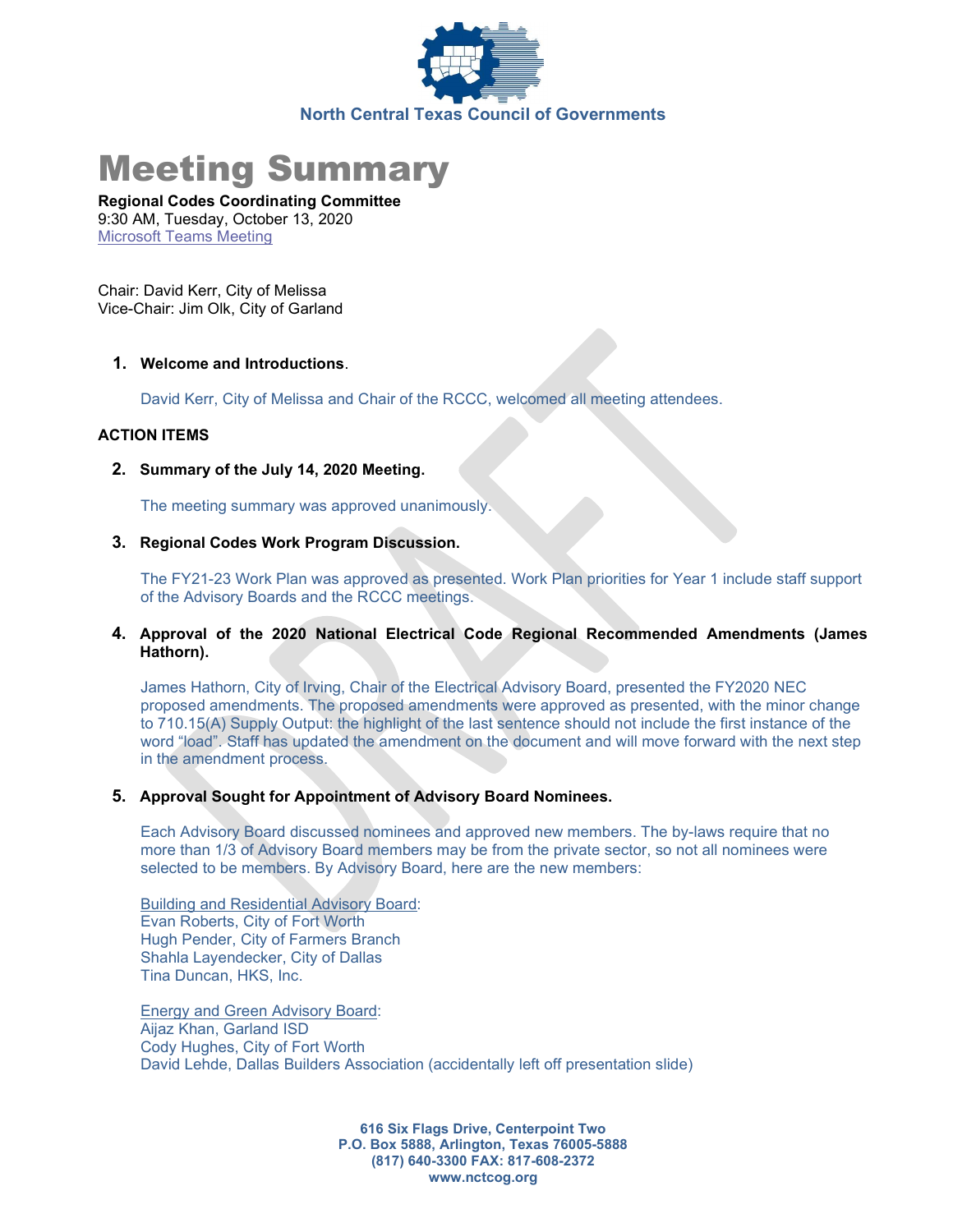

Fire Advisory Board: David Bull, Ellis County Fire Marshal's Office Debra Crafton, Keller Fire-Rescue Pat Stewart, City of Granbury Cindy Giedraitis, National Fire Sprinkler Association

Plumbing and Mechanical Board: Brady Cudd, Town of Prosper Jeffrey Green, City of Fort Worth Richard Denham, City of Dallas Eli Kimberly, DynaTen

#### 6. Approval Sought for Appointment of Advisory Board Officers.

By Advisory Board, the following members are confirmed as officers:

Building and Residential Advisory Board: Chair: Selso Mata, City of Plano Vice-Chair: Brett King, City of Carrollton

Energy and Green Advisory Board: Chair: Wayne Snell, City of Irving Vice-Chair: Stan Folsom, Systemhaus

Fire Advisory Board: Chair: Bob Morgan, City of Fort Worth Vice-Chair: Ariana Kistner, City of Rockwall

Plumbing and Mechanical Advisory Board: Chair: Gail Lux, City of Cedar Hill Vice-Chair: Kevin Robinson, Town of Little Elm

#### **DISCUSSION**

# OTHER BUSINESS AND ROUNDTABLE DISCUSSION

# 7. Future Agenda Items.

No future agenda items were brought forward.

#### 8. Roundtable Topics/Other Business.

The 2020 Texas Energy Summit: November 10 – November 18, in the afternoons. For registration, scholarships for government employees and more information, please visit: https://texasenergysummit.com/

# 9. Schedule for the Next RCCC Meeting.

The next meeting date is tentatively scheduled for Tuesday, January 19, 2020.

616 Six Flags Drive, Centerpoint Two P.O. Box 5888, Arlington, Texas 76005-5888 (817) 640-3300 FAX: 817-608-2372 www.nctcog.org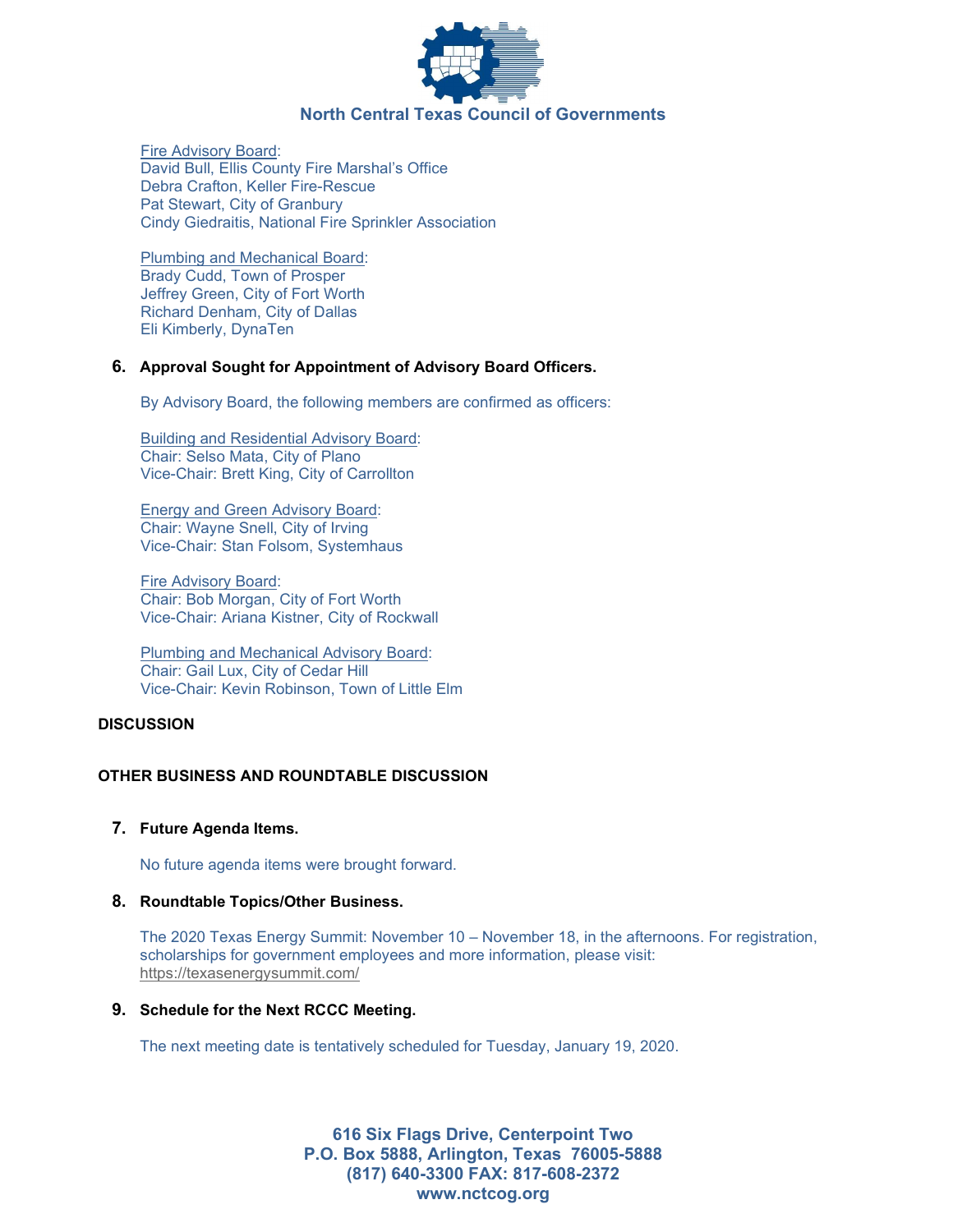

## 10. Adjournment.

If you have any questions regarding the meeting or agenda items, please contact Carolyn Horner by phone at (817) 695-9217, or by email at chorner@nctcog.org.

If you plan to attend this public meeting and you have a disability that requires special arrangements at the meeting, please contact Barbara Bradford by phone at (817) 695-9231 or by email at bbradford@nctcog.org, 72 hours in advance of the meeting. Reasonable accommodations will be made to assist your needs.

> 616 Six Flags Drive, Centerpoint Two P.O. Box 5888, Arlington, Texas 76005-5888 (817) 640-3300 FAX: 817-608-2372 www.nctcog.org